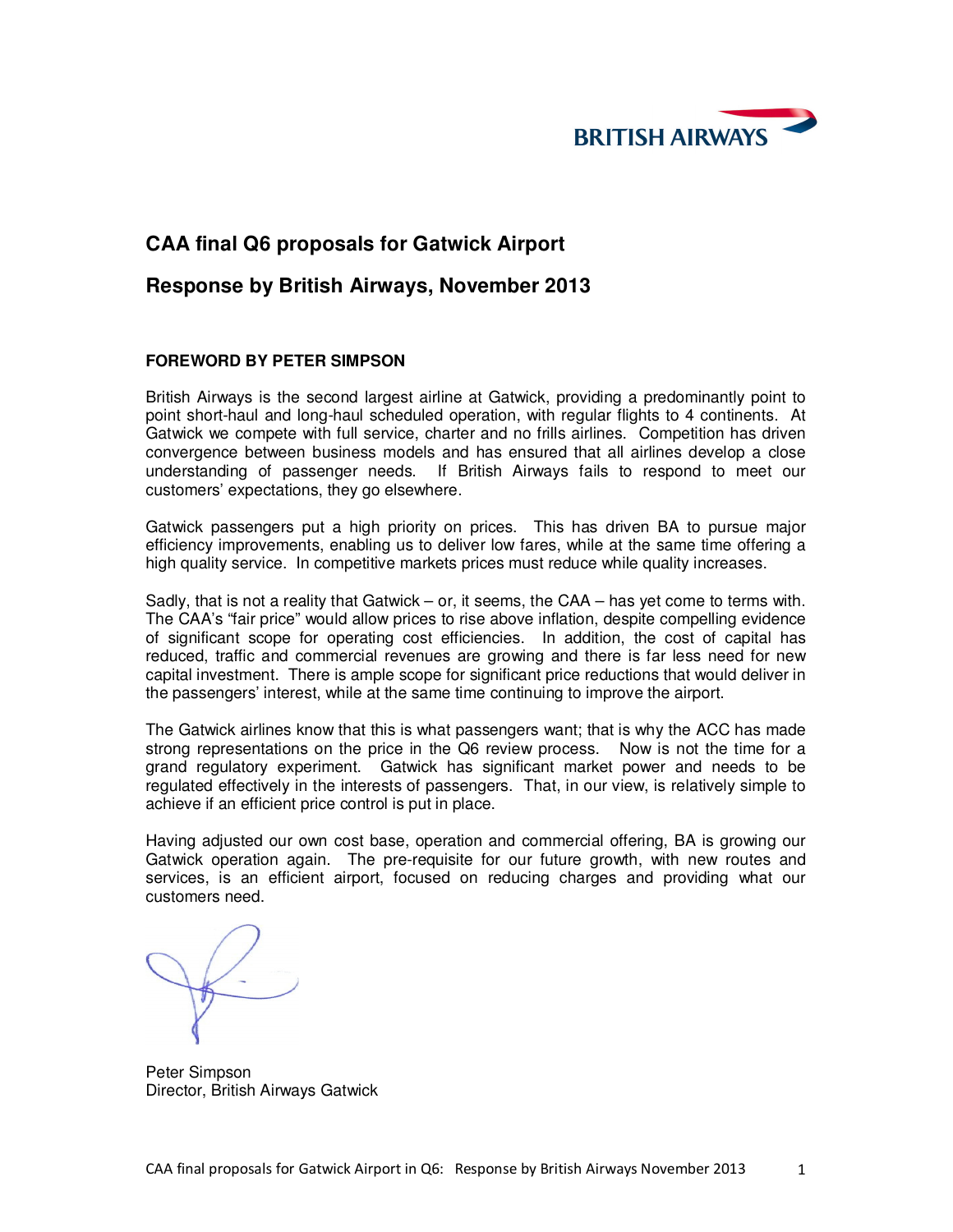#### **Summary**

British Airways understands the CAA's desire to introduce a more targeted form of price control, but considers that an approach based on GAL's Commitments is not in the interests of passengers and does not provide adequate constraints on GAL's market power. A significant weakness in the approach is that the CAA has left itself unable to amend the terms, even where it recognises there is a strong case for change. The CAA's proposal to accept the Commitments before the outstanding issues – including the price – were resolved, has undermined any hope that GAL would agree to make further changes.

We consider that the CAA has made an erroneous price comparison between a Commitments and RAB-based approach, concluding wrongly that prices under the two approaches were similar. There is also little or no evidence to support the supposed wider benefits, which could equally materialise under a longer RAB based approach and reform of the CAA's capex consultation requirements. We therefore conclude that the decision to propose Commitments is flawed and detrimental to passenger interests. We recommend instead that the CAA adopts more efficient price controls directly into the licence.

This response also considers the CAA's "fair price" calculations. In most areas, we provide only an overview, as we have contributed to the ACC paper and support that assessment. However, British Airways has examined the WACC calculations in some detail, with the help of specialist advisers. We conclude that the CAA's calculations are undermined by technical errors and the misinterpretation of market evidence. Much of the analysis applies to Heathrow as well as to Gatwick and some of the papers are common to both responses.

The analysis of the fair price confirms our earlier submissions that there is considerably greater scope for efficiencies and price reductions than the CAA's "fair price" identifies. In particular, we have found clear errors in:

- The cost of capital assessment;
- Traffic forecasts (and therefore also the commercial revenues); and
- Pension calculations.

We also disagree with three key CAA proposals:

- To include Pier 6 south costs based on speculative additional costs in Q7 despite clear evidence that it is not required in Q6, and that the business case is poor;
- GAL is only required to make opex reductions at the bottom end of the range; and
- To add £104m to the RAB to allow all pensions risk for employees remaining in the BAA scheme to be removed for GAL's shareholders at the expense of passengers.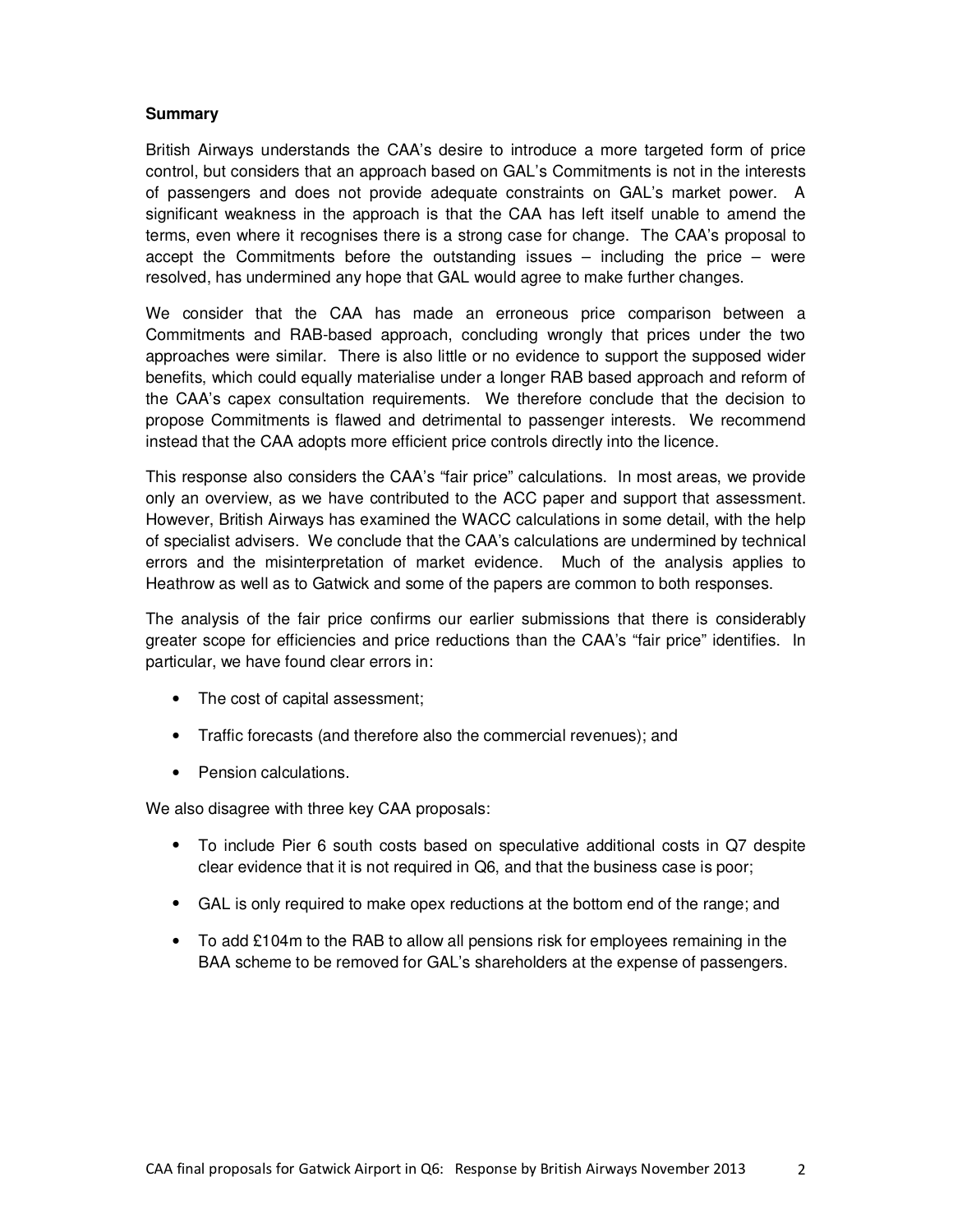#### **Introduction**

This response builds on comments made in earlier submissions to the price control review and the market power assessments where we have set out the role and importance of Gatwick airport as an operating base for British Airways' services, explaining the price sensitive nature of competition.

British Airways has worked closely with the ACC to develop a joint response to the CAA's final proposals, which we support.

This response needs to be read jointly with our earlier submissions and the ACC submission. At this stage of the process, we will focus on key points, issues that remain open and areas where we consider the CAA has made errors in formulating its final proposals.

BA's response is structured around the three key issues on which the CAA has asked for views in the consultation paper:

- A. the fair price;
- B. the appropriate form of price regulation and the CAA's evaluation of the various options;
- C. the appropriate licence conditions that would implement GAL's Commitments

We include as appendices:

- Appendix A: an analysis of errors in the cost of debt
- Appendix B: a paper by CEPA on use of spot market data corroborating the analysis in Appendix A
- Appendix C: a technical analysis by CEPA of inflation adjustments and consequences for choosing a point in the range
- Appendix D: BA's interim submission of  $23<sup>rd</sup>$  October addressing the capex deficiencies under GAL's Commitments

Only Appendix D is included in this paper. The others are attached separately to accompany this response.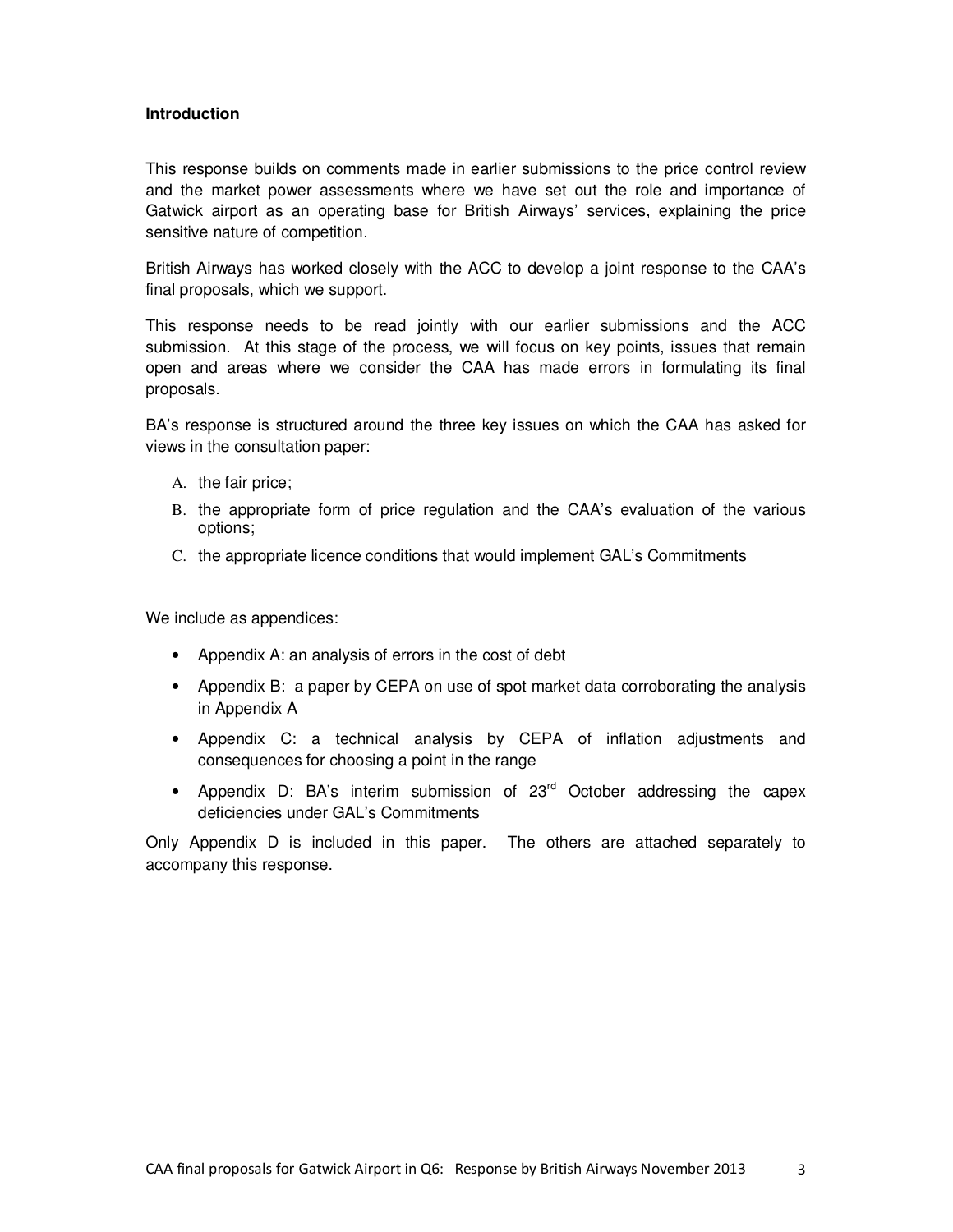## **A) FAIR PRICE**

British Airways supports the CAA's methodology for calculating the fair price based on the standard RAB-based price formula used in previous control periods, rather than using an alternative approach such as allowing market clearing prices, as proposed by GAL. Market clearing prices would allow GAL to exploit its market power and would transfer value from passengers to GAL's shareholders.

As explained in section B below, British Airways is unable to support the CAA's proposed Commitments approach. We therefore consider that the CAA should introduce price controls directly into the licence, based on an updated assessment of the RAB-based fair price. This should take account of the points identified in this section, and more fully in the ACC response.

British Airways has worked closely with the ACC to establish common airline views on the key elements that establish a "fair price". In this paper, we do not repeat the ACC arguments. In summary, BA's views on the price control building blocks are as follows:

Calculation of the fair price

- **Traffic forecasts** CAA forecasts do not take proper account of a higher base year and newly created slot capacity (see additional comments below on traffic);
- **Capex** Pier 6S should be excluded as it is not needed in Q6 and provides poor value. It is not certain that this project will be needed by Q7 or that the costs of delay (on which there has been no proper consultation) would be as large as GAL asserts.
- **Capex efficiency** negative construction price inflation should not be taken into account, consistent with the CAA's approach in Q5 and the Regulatory Policy Statement. The fact that there is uncertainty is not a reason to ignore this issue, as there is uncertainty in any forecast.
- **Opex** the CAA proposal to reduce costs at low end of range found by consultants would not be in the interests of passengers or be consistent with the CAA's duty to promote efficiency. Pension cost allowances should be reduced to market levels and policy in future reviews set out more clearly to give GAL an incentive to reform its scheme.
- **Commercial and other revenues** the scope for greater traffic growth will increase retail revenues. In addition, the CAA has not placed due weight on Javelin's assessment of the scope for improvement in unit retail revenues. We also consider the CAA does not have a proper basis for its reduction in non-commercial revenues on the basis of the information provided in the consultation and by GAL in the charging consultation for 2014/15
- **RAB** –the pension commutation payment should be excluded or at least reduced so that it covers only the amount required to repair the deficit. Passengers should not be required to underwrite deficit risks as this is unfair and removes all incentive for GAL to manage risks as other companies must do.
- **Weighted Average Cost of Capital** see detailed comments below.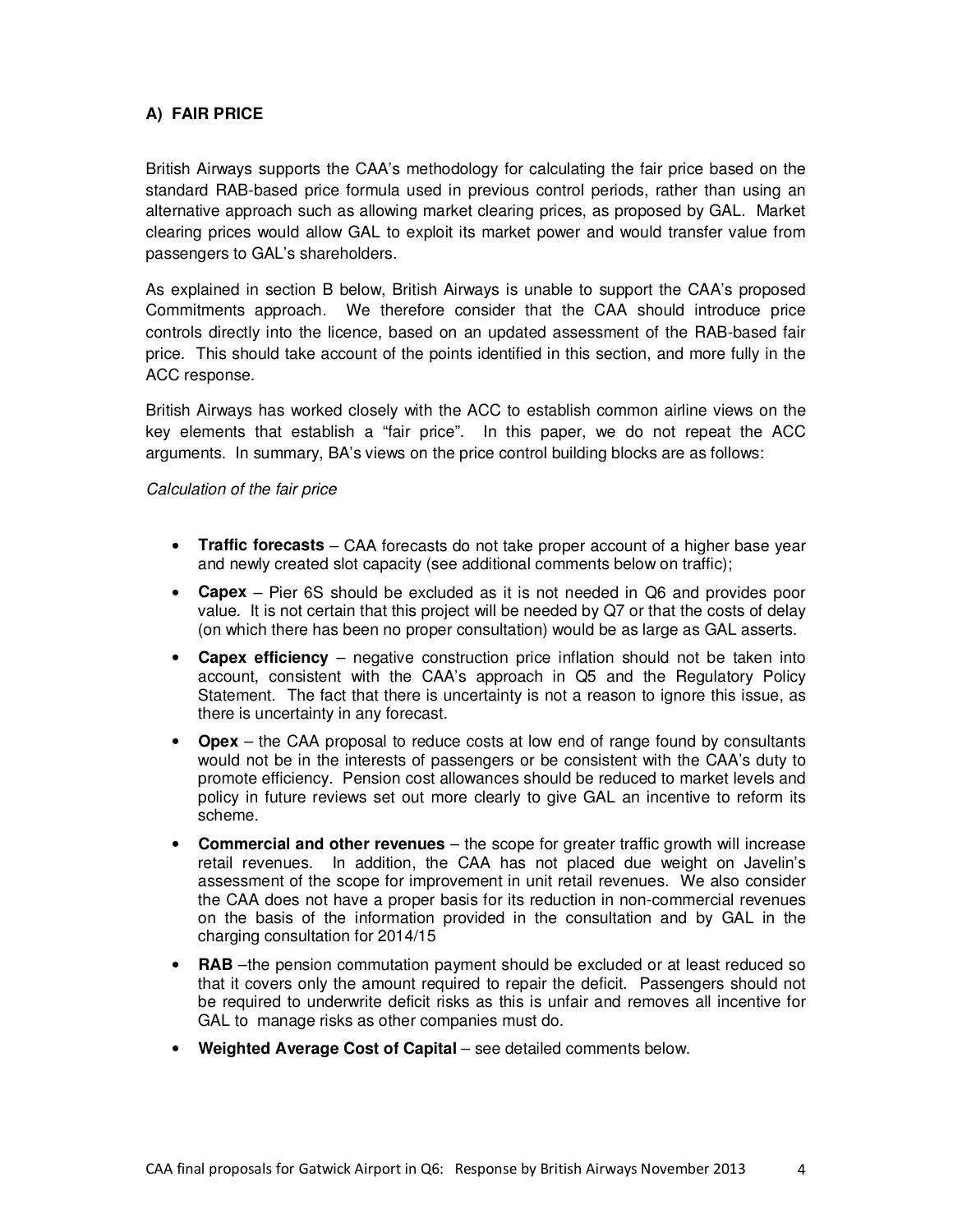## **Traffic increase**

British Airways considers that the timing of GAL's announcement of 21 new slots, which came the day before the CAA published its final proposals, misled the CAA about the scope for and likelihood of traffic growth. GAL's timing was also extremely poor for airline scheduling teams, coming without notice a few days before the IATA scheduling conference submission deadline when airlines were well advanced in planning their submissions. It is unprecedented to release such a large amount of peak hour capacity with so little notice or discussion with airline schedule planners. The scale is also much larger that previous peak capacity increases. The table below compares the especially valuable new peak hour departure slots<sup>1</sup> created in Summer 2014 with previous seasons:

| Season           | New departure slots<br>in 0500-0800 hours |
|------------------|-------------------------------------------|
| $\overline{S14}$ | $+8$                                      |
| $\overline{S13}$ | $+1$                                      |
| S <sub>12</sub>  | $+1$                                      |
| S <sub>11</sub>  | $+1$                                      |
| $\overline{S10}$ | $+5$                                      |
| S <sub>09</sub>  | $+2$                                      |
| S08              | $+1$                                      |
| S <sub>07</sub>  | 0                                         |

-

Source: ACL start of season reports available from www.acl-uk.org

The timing of the LGW announcement raised great concern among schedulers at BA and other airlines that GAL was releasing new slots that could reduce the resilience of the airport and that once released, they could not be withdrawn. Email correspondence with NATS provided reassurance that:

- The increase in capacity was made possible by the benefits delivered to date by the ACDM55 programme (which commenced in January 2013); and
- NATS expected further benefits to be delivered by the close of the ACDM programme, that have not yet been "banked in the modelling nor the declaration". These would come from introducing pre-departure sequencing (DMAN) in Winter 2013/14 and, if a trial is successful, reducing departure separations on some SID splits.

GAL has therefore been planning to increase peak capacity for some time in order to facilitate significant levels of capacity growth next Summer. Further additional peak hour slot capacity will also be created shortly in the following seasons.

 $<sup>1</sup>$  Slots available at this time each allow a based airline to operate at least 3 rotations per day, because capacity</sup> is not constrained later. Each set of daily rotations is a "line of flying". So 8 new early morning departure slots facilitates the growth of 24 daily return flights, whereas 1 new slot would facilitate 3 new daily return flights.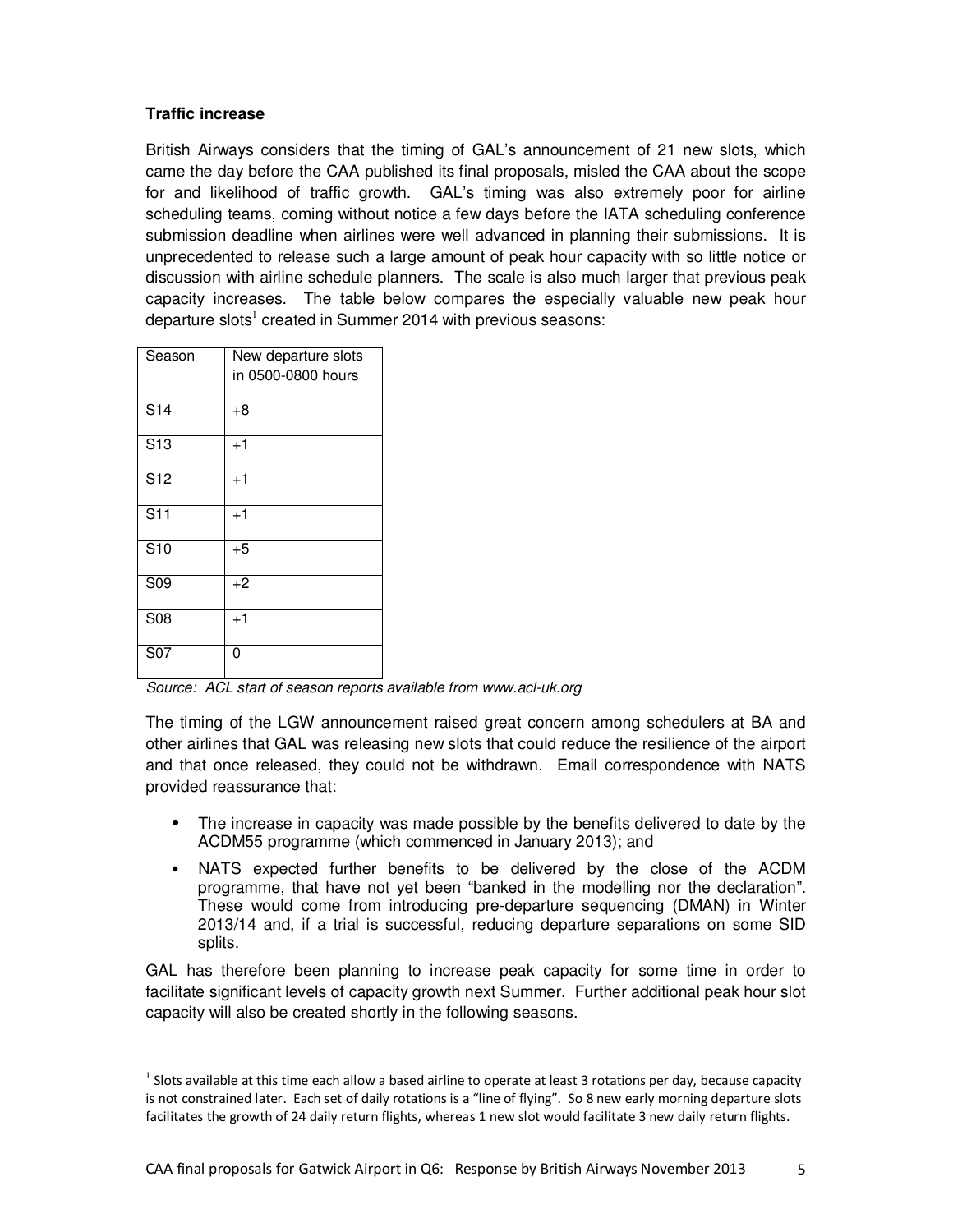## **Cost of Capital**

British Airways considers that the CAA has made significant errors in its calculation of WACC and that the proposed cost of capital, at 5.95% is excessive, not based on the evidence, and contrary to passenger interests. It is our view that:

- The cost of debt is based on a wrong interpretation of the facts and technical errors;
- The CAA has selected a figure for the overall WACC that is at or above the top end of the range proposed by PwC (rather than at the  $75<sup>th</sup>$  percentile as stated) because of errors in the treatment of inflation; and
- The evidence on equity beta does not support the beta assessment, especially given the (unjustified) reduction in gearing relative to Q5.

## Cost of debt

There are two papers discussing the cost of debt, attached as Appendix A and Appendix B. Appendix A "GAL cost of debt" examines and interprets market evidence on embedded and new debt.

The CAA assesses GAL's overall cost of debt as 3.2%, whereas BA considers that a proper interpretation of the evidence, and a correction of errors would result in an overall cost of debt of 2.5%. This is explained more fully in Appendix A. In summary:

- The CAA's adjustment to increase GAL's cost of embedded debt from 2.9% to 3.1% results from an artificial correction to what was wrongly perceived as anomalies with Heathrow and wider market data. A correct interpretation of the data shows that there are no such anomalies and therefore there is no case for adjustment;
- The CAA has included GAL's longest tenor debt, of 25-30 years, which skews the embedded debt results because it attracts higher debt rates. The appropriate CAA policy is to ignore particular airport financing decisions and to base calculations on a notionally efficient airport, using actual data as a cross check. Adjusting the debt yield to a more appropriate debt tenor leads to embedded debt costs falling by 20bps to 2.7%.
- New debt should be reduced from 2.7% to 2.53% after correcting for a number of technical errors, as detailed in Appendix A. Applying a yield differential based on evidence from traded bond yields rather than the theoretical adjustment made by PWC, then gives a real cost of new debt of 1.5%.

The errors and misjudgements in the estimation of GAL's cost of debt are, to a large extent, by-products of the mistakes in the analysis of HAL's debt. A direct analysis of GAL's comparatively straightforward financing structure produced counter intuitive results when compared to a similar investigation of HAL's financing arrangements. The perceived anomalies are proved entirely rational. Attempts by PwC and the CAA to establish cogent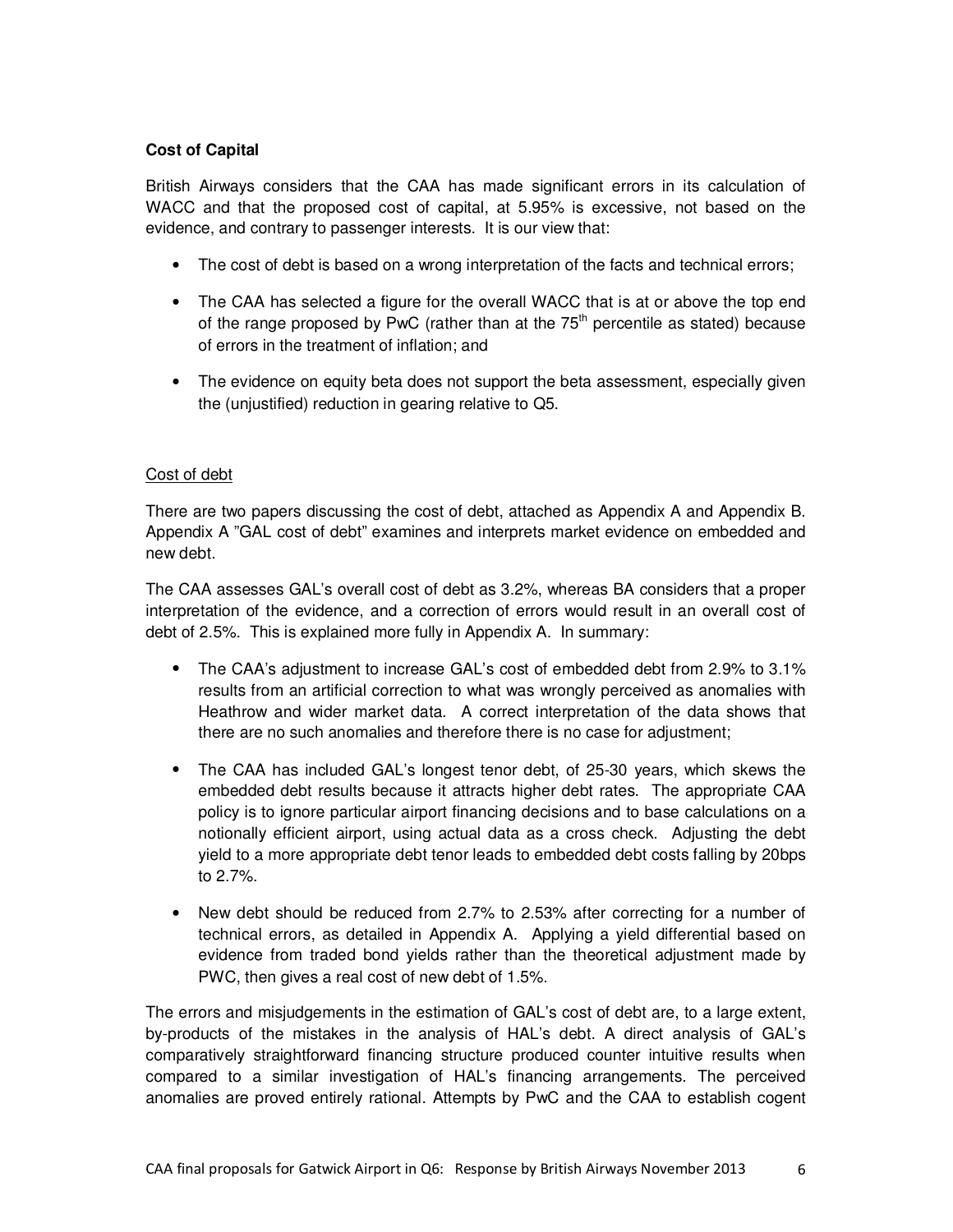arguments for inflating GAL's cost of debt to bring them in line with expectations relative to HAL are misplaced. (A difference between the airports would be achieved by deflating HAL rather than inflating GAL, given the evidence put forward by BA and CEPA (see response to CAA Q6 proposals for Heathrow). Making the required amendments to the cost of GAL's debt produces a considerably more reliable estimate.

|                           | GAL  |            |
|---------------------------|------|------------|
|                           | CAA  | ВA         |
| <b>Embedded Debt</b>      | 3.20 | 2.70       |
| New and Floating Debt     | 2.70 | 1.50       |
| Cost of Debt ex Fees      | 3.05 | 2.34       |
| Fees                      | 0.15 | 0.15       |
| <b>Total Cost of Debt</b> | 3.20 | $2.50^{2}$ |

Adjusted proposals for BA's estimate of GAL's cost of debt are shown below.

In Appendix B, "A response on the choice of cut-off date for the CAA Final Proposals", CEPA reviews market data on the cost of new debt against iBoxx indices with appropriate credit rating and maturity. They conclude that the CAA has selected a cost of new debt that is 85bps above the benchmark. The paper explains that under the PWC/CAA analysis:

- too great a reliance has been placed on a particular spot rate; and
- the date chosen corresponds to the highest possible data point since Initial Proposals for the benchmark cost of debt indices and forward estimates, leading to an overestimation of the cost of new debt.

CEPA suggests that average figures for the last 6 months (April-October 2013) are a more appropriate methodological approach than that used by PWC. This would result in 1.82% for the cost of new debt and 2.28% for overall cost of debt.

CEPA's analysis supports the findings on the cost of debt in Appendix A. In particular, CEPA confirm that GAL's embedded debt cost demonstrate higher yields that the iBoxx benchmark indices and as such further inflating of the GAL cost of debt for the HAL differential is not justified. . Appendix A suggests that total cost of debt should be 2.5% for GAL and Appendix B suggests it should be a little above the benchmark of 2.28%. This compares with 3.2% estimated by the CAA.

## Errors in inflation assumptions and selection of the wrong point in the range

In Appendix C: "Issues arising in relation to the CAA's estimation of the cost of capital", CEPA explains that the CAA's cost of capital point estimate has not taken into account the differences between their own inflation assumptions and the assumption used by their advisers, PWC. As a result, the CAA has overstated the real WACC value by a minimum of 20 bps and has pushed the proposed WACC above the range recommended by PWC. To summarise:

1. PWC converts their overall range of WACC values from nominal to real values by assuming 2.8% RPI. The CAA acknowledges that 2.8% is not supported by current

 2 Rounded up from 2.49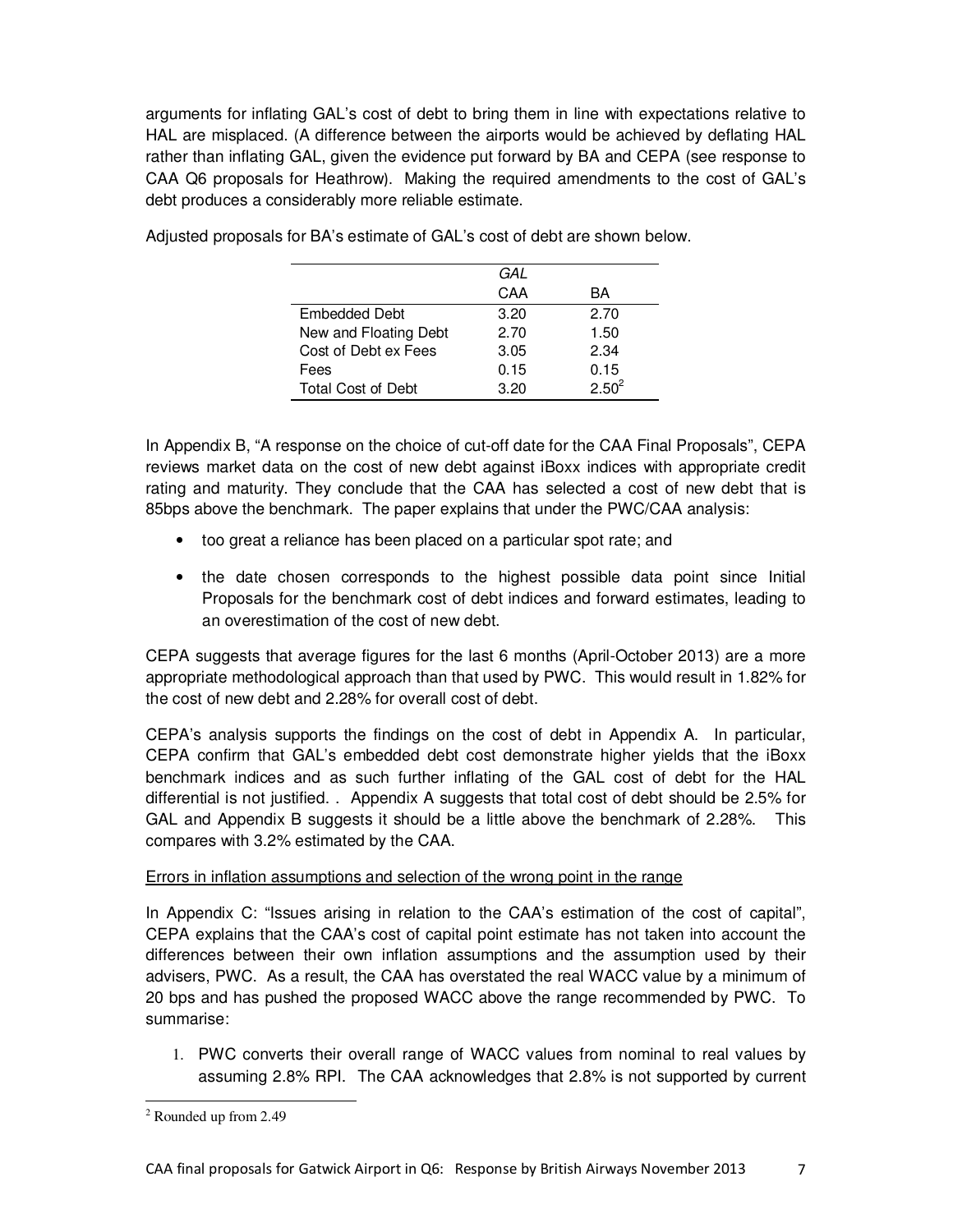evidence, but simply picks a point estimate from PWC's range, without adjusting downwards for higher inflation. Compared to the PWC range, there is an upwards adjustment made for a higher proportion of embedded debt.

- 2. If PWC and the CAA had adjusted for inflation using the Fisher method used by other regulators, it would be seen that the CAA's proposed WACC value is above the top of the range recommended by PWC. Even if a simpler, less accurate adjustment is made, the CAA's WACC value is above the  $90<sup>th</sup>$  percentile in the range, rather than the 75<sup>th</sup> percentile which was its stated intention.
- 3. While the CAA states they have made adjustments for inflation differences with PWC in the cost of debt calculations, it is clear that the adjustment is too small at 5-10bps rather than the 20-30bps consistent with the CAA modelling assumption (which would be higher if using the top end of the CAA inflation range).
- 4. The CAA's choice of RPI estimate will make a significant difference to the value of WACC. While the CAA's range of 3.0-3.4% is plausible, RPI has averaged 4% over 2010-2013 and the OBR expects RPI to exceed CPI by 1.2% from 2010 onwards.

CEPA also set out flaws in the CAA's logic for preferring the 75<sup>th</sup> percentile in the range, for its WACC value, rather than the  $50<sup>th</sup>$  percentile. The selection of a particular point in the range should not be, as claimed by the CAA, primarily a matter of judgement, when there is evidence which should be taken into account. Factors pointing to a lower point in the range include:

- The use of a Fisher equation to adjust for inflation, as should have been done, would further reduce the range (or if the Fisher method is not used, a lower point should be selected in the range);
- Based on the CAA's plausible inflation range, there is a good chance that inflation during Q6 will be above the CAA's modelling assumption (which should have led to a reduced WACC);
- The capex programme is much smaller as a proportion of RAB than in Q5 and the projects are far less strategic.

This is explained more fully in Appendix C.

In addition, the CAA stated that rather than reducing the WACC to allow for reinvestment returns, as it did in Q5, it would take this into account in selecting a point estimate in the range. BA cannot see how the CAA has taken this into account.

## Lack of evidence to support the beta and reduced gearing

CEPA have addressed the appropriate equity beta in the February 2013 Cost of Capital report and in BA's response to the Initial Proposals. The evidence available clearly points to a lower asset beta than was used at Q5. Given the change in the notional gearing for Gatwick, the same asset beta will correspond to a lower equity beta.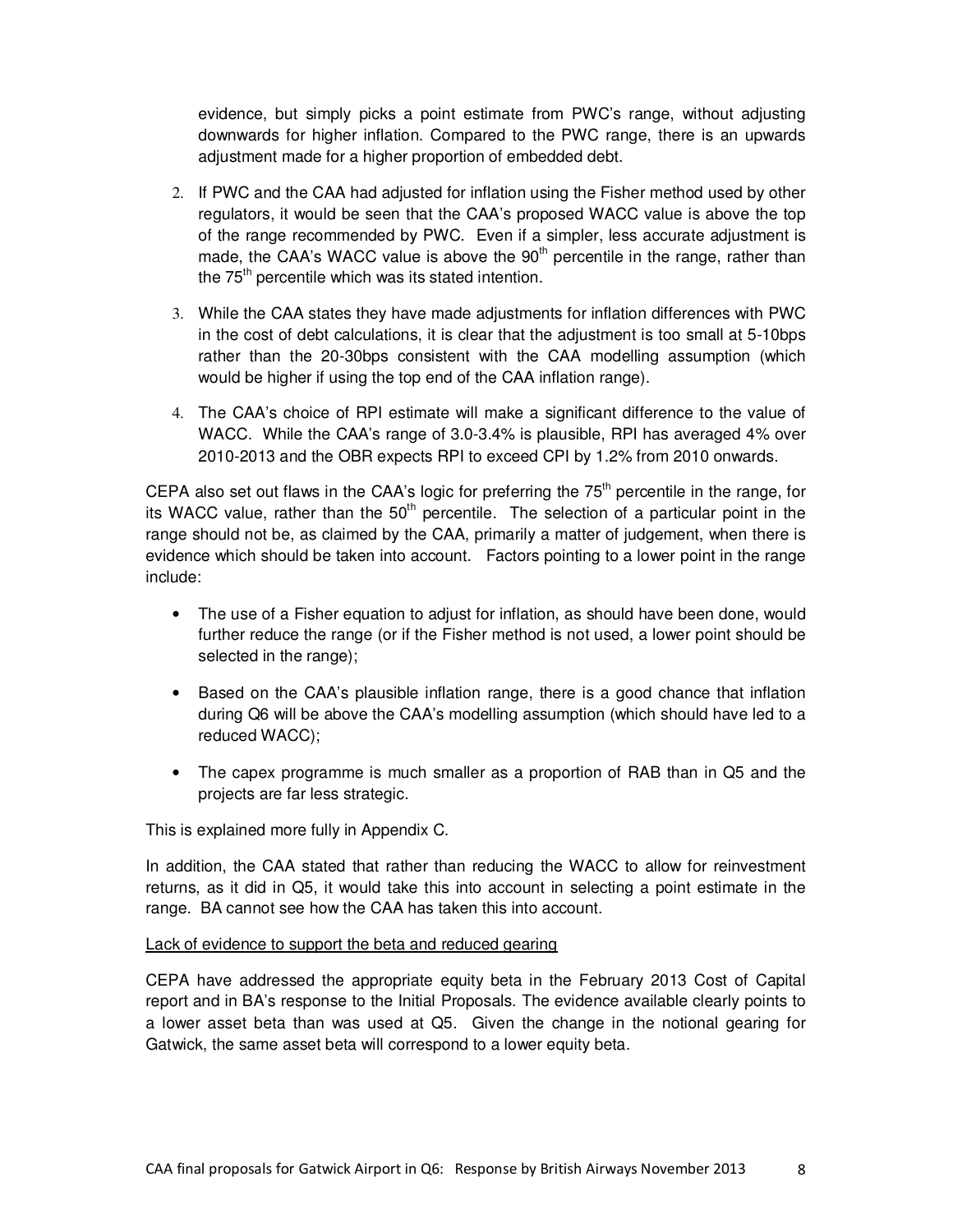Evidence on relative changes in beta estimates for comparator airports showed that asset betas had fallen by around 0.1 since Q5. PwC in their analysis agreed in finding that the estimates have remained relatively stable or declined.

Given the change in gearing assumption for GAL between Q5 and Q6, the equity beta has in effect risen by 0.05. This corresponds to a 0.3% rise in the post tax cost of equity, which is not justified by the evidence.

| <b>Measure</b>           | <b>Equity beta range</b> | <b>Equity beta spot rate</b>                   |  |  |
|--------------------------|--------------------------|------------------------------------------------|--|--|
| Q5 Final Proposals (HAL) | $0.90 - 1.15$            | 1.08                                           |  |  |
| Q5 Final Proposals (GAL) | 1.00-1.30                | (equivalent to 1.06 at 55%<br>1.19<br>gearing) |  |  |
| Q6 Final Proposals (HAL) | $0.90 - 1.15$            | 1.10                                           |  |  |
| Q6 Final Proposals (GAL) | $0.90 - 1.17$            | 1.12                                           |  |  |

Table 1: Equity beta decisions

Source: Markit, Bloomberg, Bank of England, CEPA analysis

Note: implied equity beta for Q5 using a 2.5% risk free rate and 4.5% equity risk premium. Q6 figures from CAA technical annex on the cost of capital, p81.

BA have pointed out that the five investor tests show an equity beta of less than 1.0, with HAL also demonstrating lower volatility of earnings and less uncertainty than the FTSE100. BA also supplied evidence that traffic volatility, which was strongly affected by a one off adjustmet in US flights, did not translate into earnings volatility at Gatwick.

The discussion in the PwC and CAA analysis on comparator airports could be interpreted in four different ways, depending on whether you look at the absolute number or relative change, asset beta or raw equity beta.

The CAA has seemingly relied on the absolute asset betas from comparator airports in justifying an effective rise in the equity beta. The same evidence though shows a decrease in the relative value in the asset beta compared to the Q5 decision (and Q6 Initial Proposals). Both the absolute and relative estimates on the equity beta would not support a rise in the equity beta. The CAA should revisit the evidence presented, given that they have interpreted empirical evidence in a different fashion to PwC and BA/CEPA, and proposed equity beta values that are not supported by the evidence. If the CAA wishes to argue for taking a high relative position in the equity beta range, this would be inconsistent with taking the  $79<sup>th</sup>$  percentile position on the overall WACC range as it would constitute a double counting of risk.

Value of "x"

British Airways has seen no evidence to make us change our view that a price settlement of RPI-10% is appropriate and achievable for Q6. The strengthening economy, combined with a large number of newly created slot capacity and Easyjet's purchase of Flybe slots, should result in much stronger traffic forecasts and commercial revenues. It is clear from our work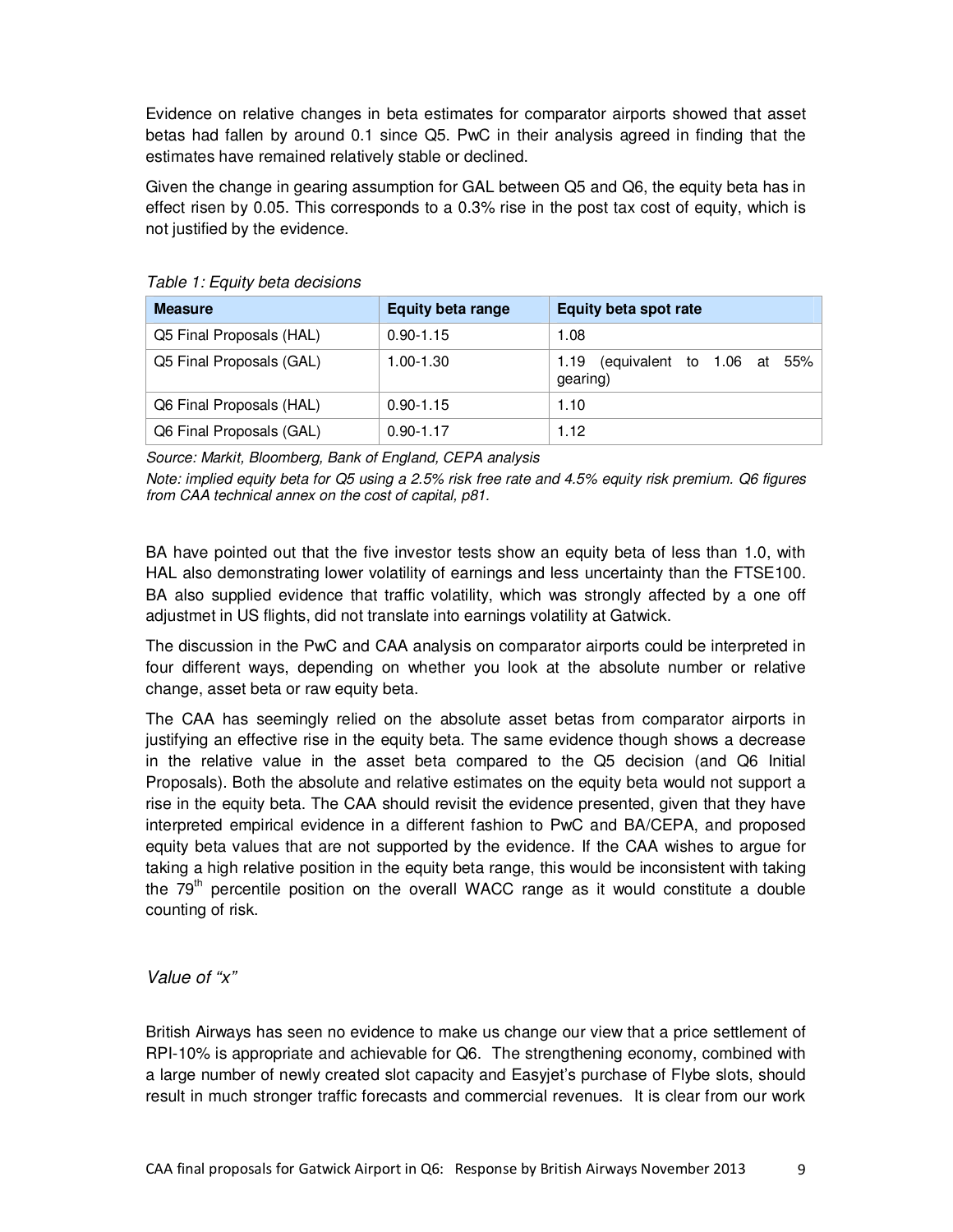on WACC that GAL will be able to finance its activities and make a reasonable return on investment provided that it invests wisely, pursues the scope for efficiencies as companies operating in competitive markets must do and meets the needs of its customers.

## **B) FORM OF REGULATION**

British Airways considers that the CAA's proposal to accept GAL's Commitments rather than making its own RAB based price determination is based on serious errors both in the comparison of price outcomes under the two approaches and in the assessment of benefits of a Commitments based approach. Further, because the CAA has significantly underestimated the scope for price efficiencies in its assessment of a "fair price" (as explained in the previous section and more fully in the ACC response), the price outcomes under the two approaches are, in fact, much more divergent than they appear in the CAA proposals.

A fundamental structural weakness of the CAA's proposed approach is that the regulator is unable to change the price or any of the other terms of the Commitments because it is GAL alone who determines these. The CAA only gives itself the option to accept the Commitments in full or reject them in full. Despite acknowledging that the CAA and most airline stakeholders have concerns over the terms, and despite itself recognising unresolved flaws, the CAA's proposal is to accept GAL's Commitments. This has made it highly unlikely that GAL will agree to further changes however strong the case for doing so and however widespread the concerns. This approach has also strengthened GAL's already strong bargaining power over airlines when attempting to secure the available discounts under bilateral contracts.

## **The flawed price comparison**

Part of the CAA's assessment involves a comparison between the price commitment offered by GAL under the commitments and what it calls the "fair price" calculated under a RABbased approach. As the commitments are for seven years but RAB-based controls are typically for five years, the CAA comparison is with "fair prices" for 5 year and 7 year periods. The CAA concludes:

> "…the commitments blended price is below the CAA's five year RAB-based price but marginally above the seven year fair price...<sup>"3</sup>

The CAA also considers that it should put more weight on the five year fair price because the seven year price has to be considered less certain given that it was developed from the five year price rather than from a separate bottom-up analysis and because there may be greater traffic risk over 7 years.

We have three serious issues with the comparison that the CAA has made:

a. The first, and most significant, is that the commitments only commit to a minimum spend of £100m on capex per year compared to the £160m per year used to calculate the RAB-based framework. The CAA acknowledges this lower capex commitment as a drawback of the commitments<sup>4</sup> but does not adjust the prices it

-

 $3$  Paragraph 10.89.

 $<sup>4</sup>$  Paragraph 10.98.</sup>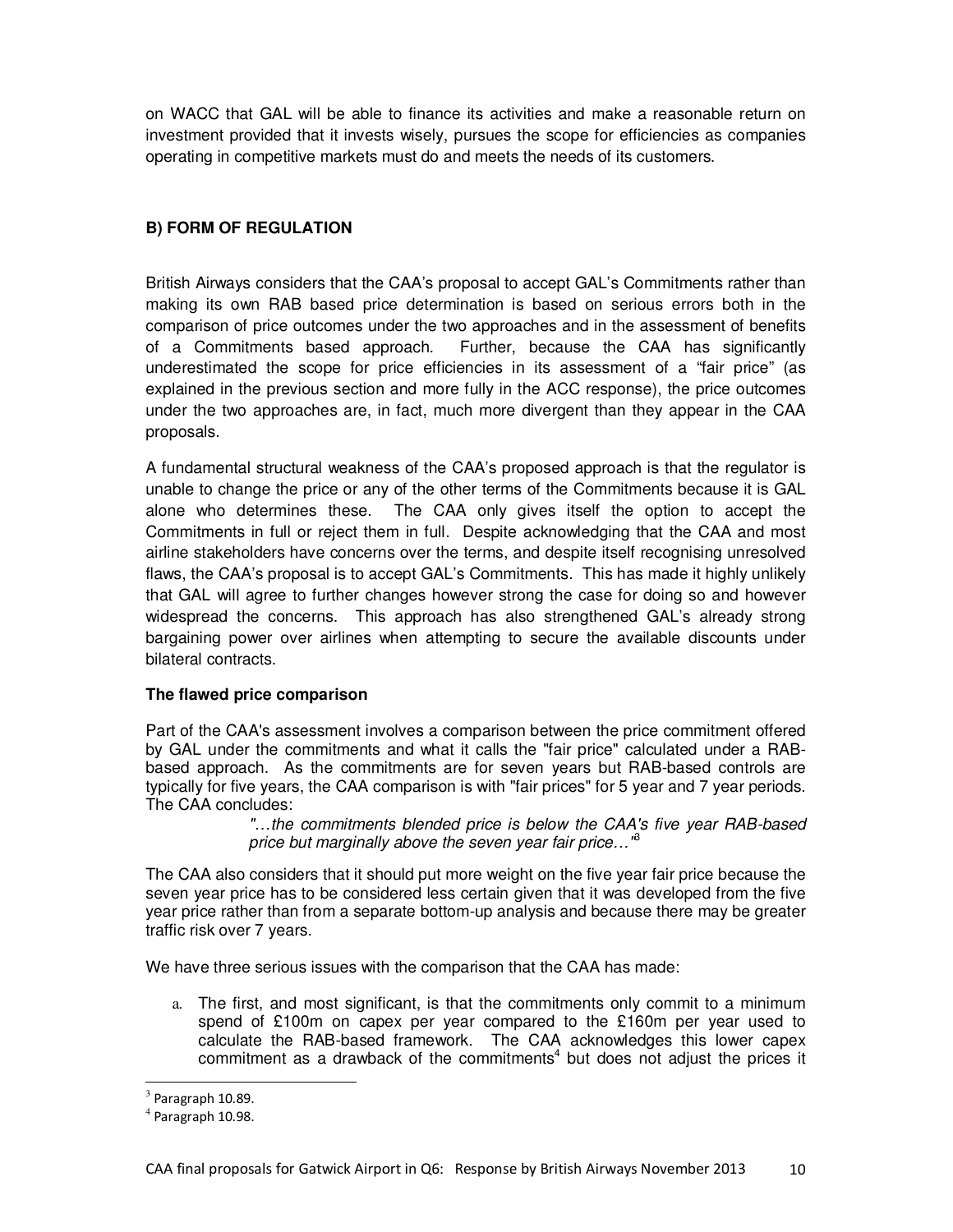uses in its comparison to reflect it. The CAA seems to suggest that it could, after the start of the price control, look to introduce additional licence conditions to address its concerns over the "flexibility" in the capex plan<sup>5</sup> but it does not follow that it could actually require GAL to invest more (or reduce prices to reflect the lower investment) without re-opening the whole price control process. It is clear that GAL's price is based on only a minimum commitment of £100m per year and it would undoubtedly want more money if it had to invest more. The lack of any capex commitment should have been dealt with either by making the acceptance of the commitments contingent on GAL making meaningful capex commitments – we set out in our interim response<sup>6</sup> how this could be done – or by adjusting its RAB-based "fair price" comparator so that it was calculated on the basis of the same capex commitment. Our approximate calculations suggest that a RAB-based approach based on only £100m per year of new capex could reduce the value of "X" in the price formula by up to almost 2%, depending on timing.

- b. The comparison the CAA makes is between the RAB-based price and the "average" or "blended" price commitment under the commitments. As such, it includes any lower prices offered to airlines under bilateral agreements. The price commitment for published prices is 1% per year higher. We do not consider this to be an appropriate comparison as the lower prices under bilateral agreements will not be automatically available to airlines and will only be made available in return for reciprocal commitments going beyond anything that would apply under a RAB-based approach. For example, discounts offered in exchange for passenger growth commitments would generate increased revenues and/or reduce traffic risks. Discounts might be also be offered in exchange for opportunities by GAL to increase commercial revenues. Any discounts would therefore be wholly, or at least partly, self funding.
- c. As already noted, the CAA has compared a 7 year commitments price with a 5 year RAB-based price. We do not consider this to be an appropriate comparison. While we accept that there are uncertainties in calculating a 7 year RAB based "fair price", GAL would have a greater incentive to make larger operating cost reductions than the CAA has assumed, to develop larger commercial revenues and to offer incentives to airlines, so it Is likely that GAL would be better able to manage these risks.
- d. The CAA has not taken account of the many opportunities available to GAL to increase prices under the Commitments that would not be available under a RAB based approach. The CAA has recently suggested licence based controls to limit the scope for premium charges and the costs of a second runway, but there is still provision to increase prices in a number of ways (discussed further below).

When compared more appropriately, we believe it is clear that the commitments price is significantly higher than the equivalent RAB-based price.

However, as we have explained in our comments on the "Fair Price", the CAA's assessment of a RAB-based "fair price" is itself more generous than it should have been because of errors and misjudgements in the calculations, especially in its estimate of WACC, traffic forecasts, operating expenditure and a failure to adjust for negative construction price inflation.

The CAA identifies three "issues pointing towards accepting a commitments price above the fair price" , acknowledging that the commitments price is above the 7 year RAB-based

-

 $<sup>5</sup>$  Paragraph 10.109.</sup>

 $^6$  BA's Interim response of 23 October is attached as Appendix D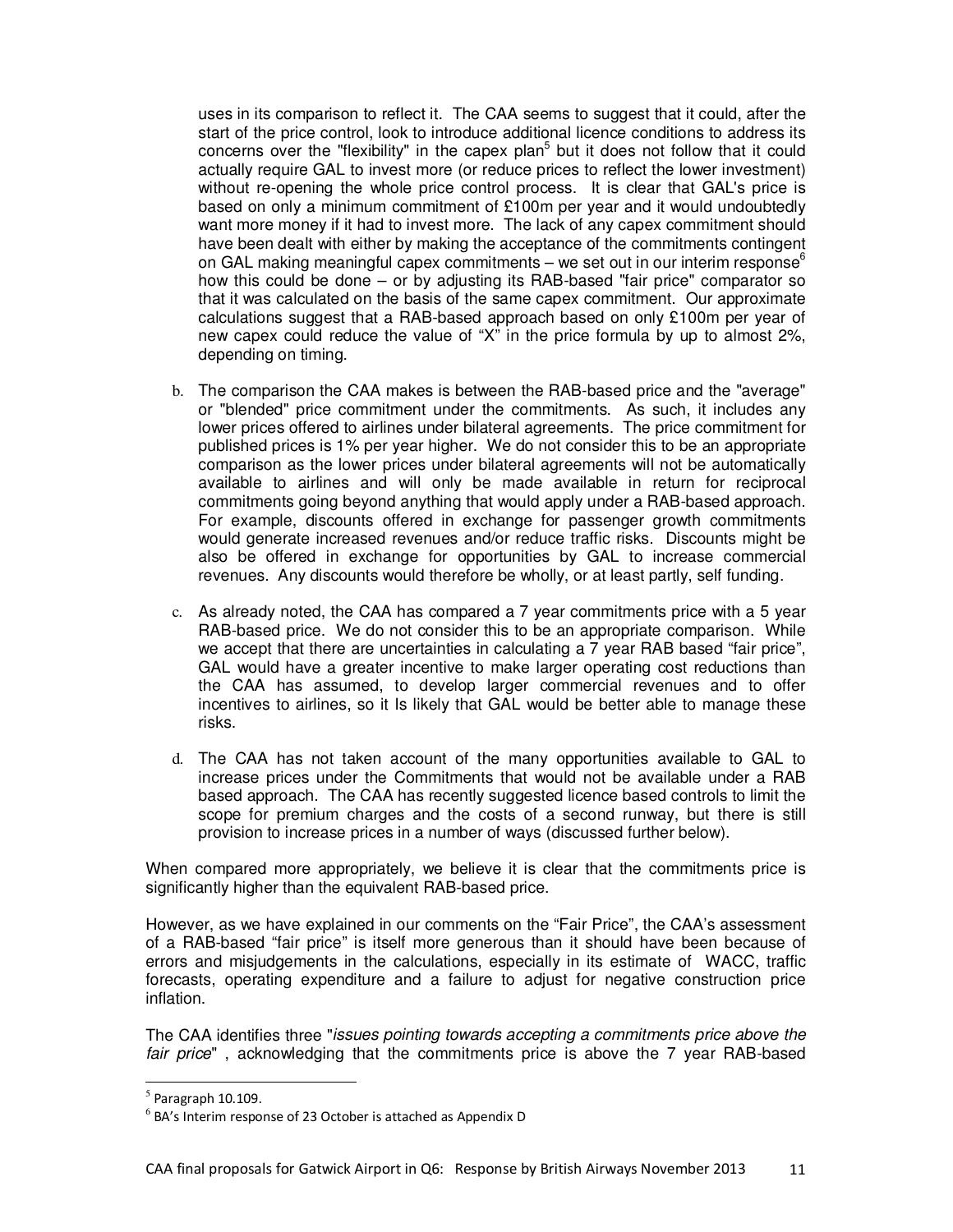price). In BA's view, any such benefits are weak and are insufficient to overcome what we consider to be a significant price difference under the two approaches.

#### "the greater period of certainty to airlines and consequently the greater risks to GAL"

In BA's view there is less price certainty under Commitments because GAL is able to demand additional payments for premium charges, for the second runway, for security costs and for developing particular capex projects. Prices in any one year can also change by the cumulative revenue difference mechanism and capex projects can be delayed without triggering rebates. There is significantly less certainty over the major 'ancillary charges' such as staff car parking. It is also far from clear that any benefits of a longer period accrue (only) to the airlines and, similarly, that the risks only accrue to GAL. GAL would have a much longer period in which to exploit the potential for outperformance, especially on opex and commercial revenues, without the opportunity for airlines to pass these benefits to consumers. The fact of the matter is that it was GAL that proposed a 7 year period of its own volition, suggesting that it considered 7 years more favourable for itself than 5 years. While it is possible that both sides could benefit, we see no basis for concluding that the longer period works in favour of airlines (and therefore passengers).

"the commitments would lock in the forecast reductions in prices in the subsequent control period, which often have a tendency of not transpiring, with new cost pressures emerging so the actual price ends up higher";

As there are explicit conditions allowing for prices to increase within the Commitments period to pay for additional capex projects, higher security costs etc, this comment presumably applies to opex. The CAA's view is highly speculative. In any case no price reductions are proposed. Under Commitments, prices will increase by more than the rate of inflation for a longer period. The CAA has itself identified the scope for large operating cost reductions, which it considers will take time to achieve because pay and pensions take time to reform. In addition, advances in technology have driven productivity improvements across most businesses and we would expect there to be opportunities at airports as well. We would therefore expect opex efficiency to increase.

"the risk that GAL could walk away from the commitments if the CAA sets the price, removing the other benefits from the commitments in terms of flexibility and greater tailoring to individual airline needs".

The main benefit relied on by the CAA is the belief that bilateral contracts are more likely under commitments than under a RAB-based control.<sup>7</sup> It believes this to be so because:

- a longer period (than 5 years) is needed in order for an early sacrifice of margin to be compensated later;
- commitments for 7 years reduce the risk of inconsistency between bilateral contracts and the regulatory regime. The comment is made that bilateral contracts would typically be for 10 years; and
- commitments would enable a more flexible capital plan which would support differentiated services under bilateral contracts.

It is not obvious that these benefits really exist as they appear to rely on assumptions that the RAB-based control must retain the structure of previous quinquennia when there is no particular reason that it would have to do so. In fact, the main rationale for replacing the

-

 $<sup>7</sup>$  Paragraph 10.77.</sup>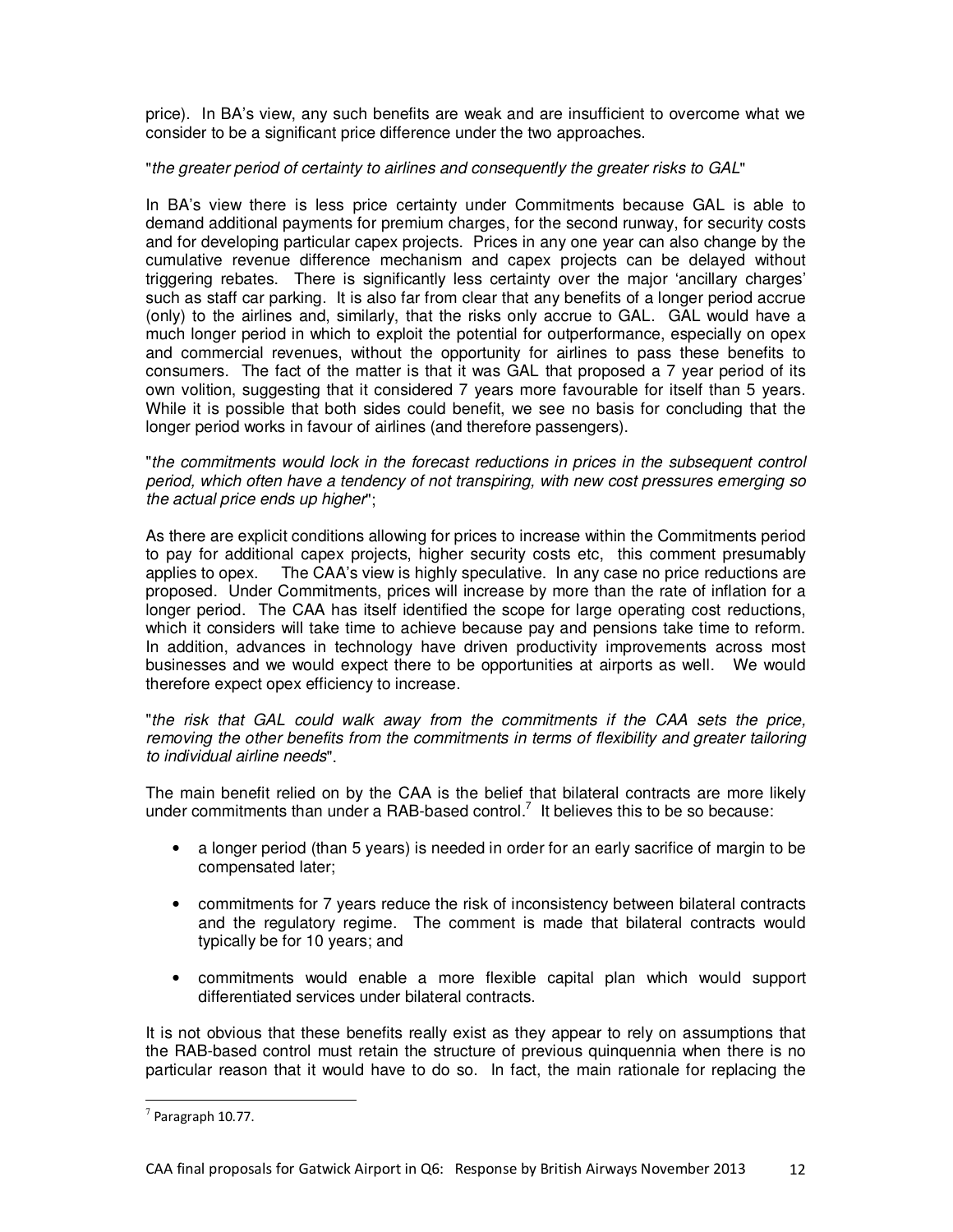Aviation Act with the new framework in the Civil Aviation Act 2012 was to give the CAA more flexibility to tailor regulation to circumstances. The ability to move away from rigid 5 year control periods was a key benefit of the new approach. The CAA could decide to fix a 7 year price control (in line with the commitments), an 8 year price control (in line with the approach adopted by Ofgem) or even a 10 year price control so as to fully match the length of the supposedly typical bilateral contract (we are not sure what the CAA means by a typical contract). Similarly, it could have changed the capex provisions to allow more flexibility.

It is, of course, difficult to know what exactly what would result from a Commitments type arrangement. However, the benefits would need to be large to overcome the likely significant additional costs for passengers that we identified when comparing a RAB price with a Commitments price. In addition, we are not aware that any bilateral contracts have so far been agreed, despite every encouragement from the CAA and many airlines exploring this.

In conclusion, BA considers that the CAA should not adopt GAL's Commitments. The calculation of a "fair price" is the appropriate mechanism to develop a licence-based price control using a RAB framework, whether as a modified version of GAL's Commitments, or as a Heathrow-style price control mechanism. This need not prevent the conclusion of any bilateral contracts as these will be developed where there are incremental benefits to both sides.

## **C) LICENCE CONDITIONS**

The interim response by the ACC on  $22^{nd}$  October sets out the remaining issues with a licence framework to accompany the Commitments. BA also continues to have some concerns that GAL would not share the CAA's formal duties in the way that it implements the Commitments, although we note that the CAA believes this is clearly the case.

The alternative licence framework to include a price control has already been drafted by the CAA for a price control to be implemented directly within the licence.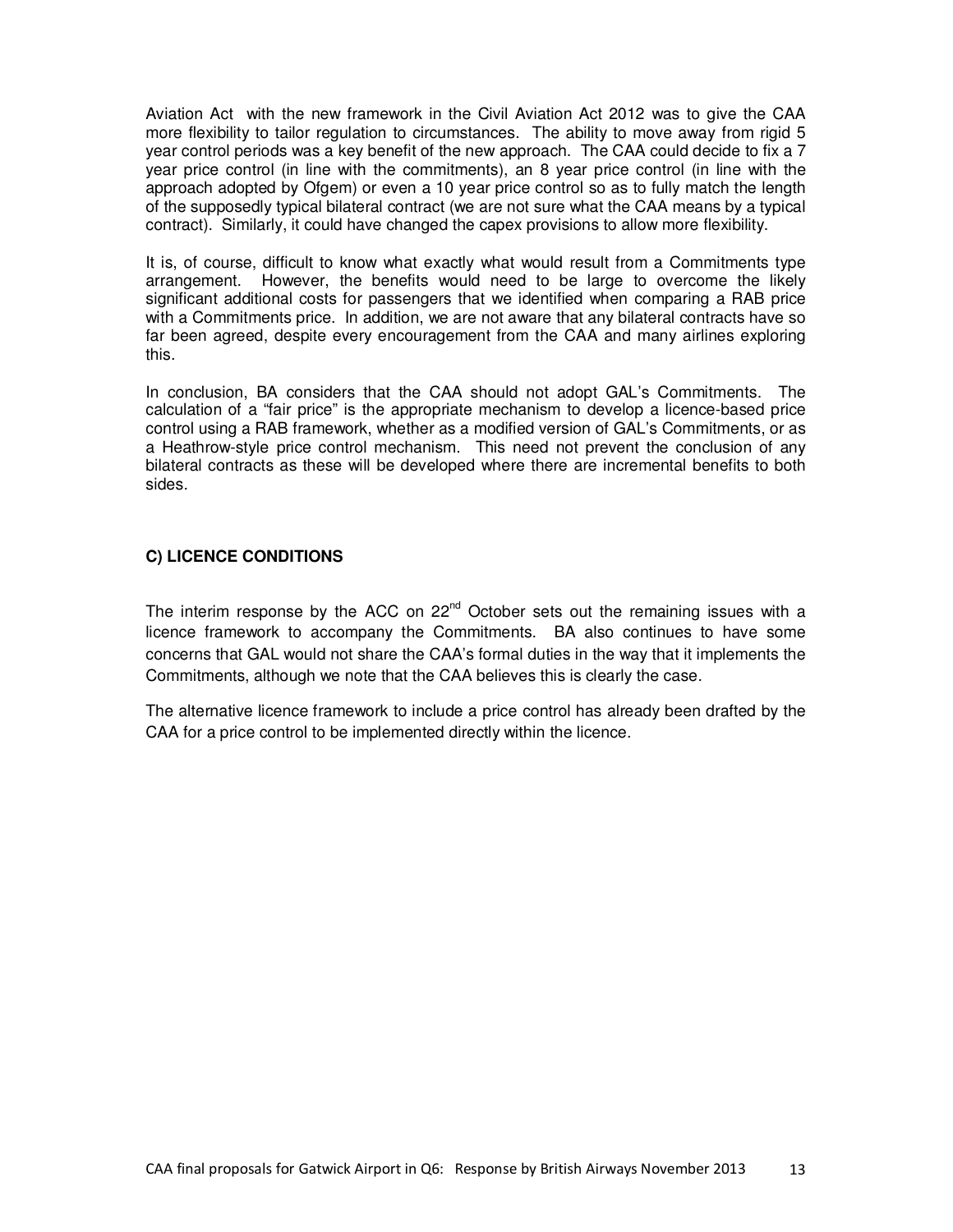# Appendix D

## Interim submission by BA to the CAA for the final Q6 proposals:

# Capex commitments

## **1. Introduction**

- 1.1 This note is an interim submission by British Airways to the CAA's final Q6 proposals for Gatwick Airport. It concerns the absence of any capex commitments under GAL's proposed Commitments.
- 1.2 BA has previously set out its concerns with the Commitments approach and explained why we believe a RAB based settlement is necessary to constrain GAL's market power and why that would better serve the passenger interest. Nevertheless, and without prejudice to our position, we thought it would be helpful to set out a particular concern that we have with the absence of commitment to capex outputs in the Commitments.
- 1.3 We have also contributed to an ACC interim position paper, submitted on  $22^{nd}$ October, which covers concerns over particular Commitments terms. Our final response to the CAA consultation will also set out why we consider the Commitments price to be excessive and inefficient.

## **2. The absence of any Capex Commitments**

- 2.1 The CAA calculations of a "fair price" were based on an assumption that GAL would spend £791m over 5 years, or £1144m over 7 years under the "core" programme. This is equivalent to an average of £158.2m over 5 years or £163.4m over 7 years. This compares with GAL's "Commitment" to spend only £100m a year on average over the 7 year Commitments period.
- 2.2 This means that under a Commitments regime, GAL could, at its complete discretion, reduce the proposed capex programme by 39% without any loss of income. If this reduction was made under a RAB based settlement, rebates would have to be made either under a core/development approach, or with traditional triggers. Furthermore, under Commitments, future profits would not be related to the company's capital assets, so there would be a strong financial incentive to under-invest, where GAL would not suffer financial disadvantage.
- 2.3 For example, it is highly likely that GAL would choose not to build P6 because the formal PSL standard is likely to be met. To offset longer term risks, or risks associated with unforeseen circumstances, by careful stand planning they could increase required towing to achieve higher PSL. Handlers might ultimately not be able to achieve these towing levels and as a result tows would be refused. GAL would then point at the conditions of use, which they have unilaterally changed so as not to pay off pier rebates for flights where tows have been refused by our agents. The result is that even if GAL were to fail the PSL, which seems unlikely, they could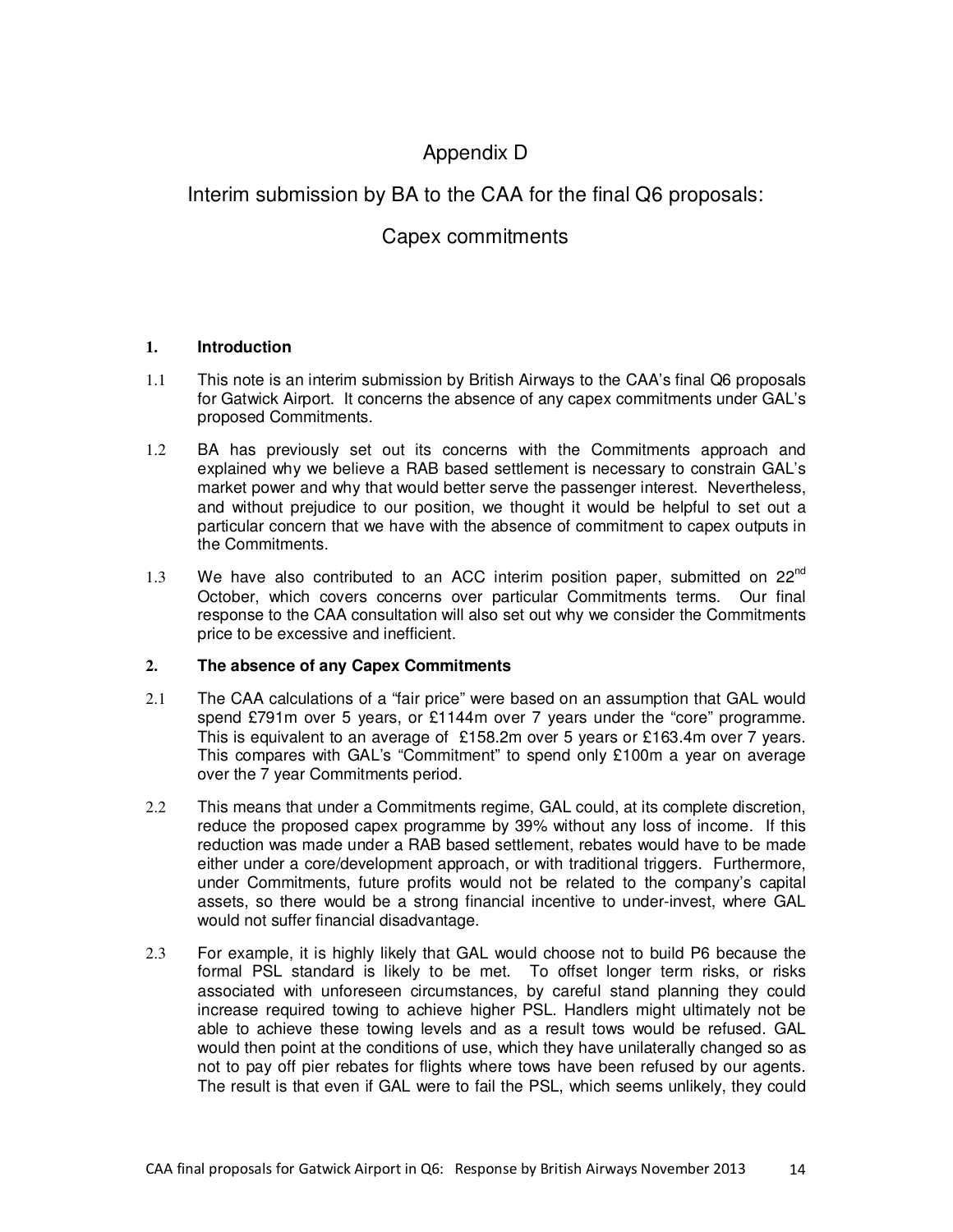require airlines to resolve the problem at their own expense. Beyond the 7 year Commitments period, there is no guarantee that the 95% PSL would endure.

- 2.4 The Commitments approach would also make it likely that GAL would skew any investment towards projects that delivered incremental commercial revenues, which would be uncapped, or towards projects that reduced their own operating costs.
- 2.5 While the service quality regime would put some pressure on the airport to invest in areas where the service quality standards would otherwise fail, it is clear that the relatively modest cost of failure could be insufficient to support a business case involving significant investment. In any case, many such investments are not related directly to SQR standards.
- 2.6 We accept that a RAB based approach can over-incentivise capex development in a way that is inefficient and adverse to passenger interests. This is not an intrinsic problem with a RAB based approach, but results from particular regulatory decisions, including a tendancy to allow for almost all capex proposed by the company and by setting a generous cost of capital that exceeds the company's underlying cost of capital, allowing the airport to profit from the difference. Under a RAB approach, neither triggers nor a core/development approach penalise an airport for failing to carry out inefficient investment, as these mechanisms are designed simply to return some of the expenditure the airport has not incurred and/or to allow investment to be redirected to more worthwhile projects. Therefore the CAA already has tools to constrain inefficient investment under a RAB approach, while still providing incentives to invest where GAL themselves otherwise receive no direct benefit. There is a very strong case, for example, for including the P6S project as "development" rather than core, given the large uncertainty surrounding this project, thereby removing it from the price calculation.
- 2.7 Under Commitments, the significant financial benefits of either delaying or reducing investment (compared with the programme on which the CAA has assessed its fair price) would accrue to GAL's shareholders in its entirety, whereas the costs of delay or reduced outputs/standards would be incurred by airlines and their passengers. It is difficult to see how this would be in the interests of passengers.
- 2.8 There is a further risk that GAL might be able to compel airlines to pay more because they are not obliged to make any investment or to meet any deadline. They might therefore say that investment X would proceed only if airlines agreed to increase the Commitments price by Y or if particular airlines agreed to pay Z more under bilateral agreements. GAL could therefore exploit its market power by compelling airlines to pay extra for something, even when it has been included within the agreed capex programme.

#### **3. Capex controls under a Commitments regime**

- 3.1 BA considers that the risk of capex underspend is best mitigated by retaining the RAB based approach and adjusting regulatory decisions to reduce incentives to overinvest, especially the cost of capital and the decision to allow all investment into the RAB, even where inefficient. However, if a Commitments based approach is adopted, GAL should include Commitments to deliver projects that are important to customers and to rebate savings made from cancelled, reduced or delayed projects.
- 3.2 The obvious approach would be to replicate a simplified version of capex triggers in the Commitments, focusing on certain categories of projects, including those: